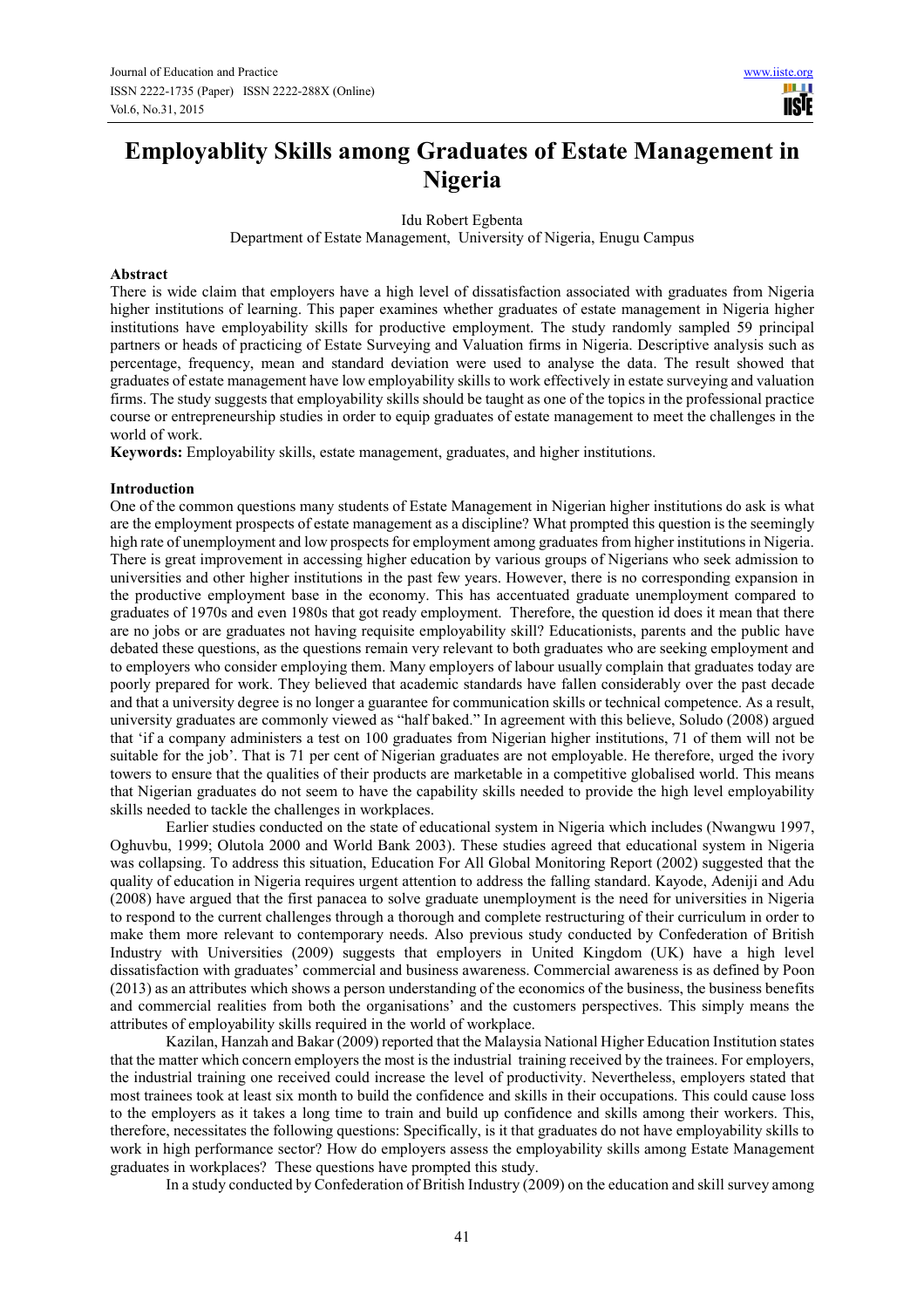581 employers who collectively employed 2.5 million peoples, the result shows that only 8% of the employers rated themselves as highly satisfied with their graduate's commercial awareness. This means that employers have a high level of dissatisfaction with graduates' commercial and business awareness.

The presumption is that failure to equip young graduates or people with employability skills critical to job success is equivalent to placing employability barriers on their path. Allowing students to graduate with these deficiencies has far reaching implications. The issue has been that finding workers who have the employability skill or job readiness skill is not easy. Suffice it to say that the ultimate goal of credentials is assuring students, parents/guardians, and the community that students are prepared with the knowledge and skills to be successful as they move from school to school and to their chosen career. The aim of the study, therefore, is to examine whether graduates of estate management in Nigerian higher institutions have employability skills for productive employment with a view to restructuring the curriculum.

## **Literature review**

Employability skills are those basic skills necessary for getting, keeping, and doing well on a job. These are the skills, attitudes and actions that enable workers to get along with their fellow workers and supervisors and to make sound, critical decisions (Robinson, 2000). The difference between the skills needed on the job and those possessed by applicants, sometimes called the 'skills-gap', is of real concern to employers looking to hire competent employees. The study is based on the concept of human capital development. Scholars such as Schultz (1963) and (1971), Sakamota and Powers (1995), Psacharopoulos and Woodhall (1997), have posited that human capital theory rests on the assumption that education is an investment. They believe that the goal of human capital is to portray the role of investment in education in order to boost economic and social achievements. Human capital posits that an educated population is a productive population. That is education is an engine of growth, which rests on the quality and quantity of education in any country (Olaniyan and Okemakinde, 2008). That is the development of skills is an important factor in production activities. Thus education improves citizens and helps to upgrade the general standard of living in a society.

Akomolafe and Adegun (2009) argued that the role of higher education in preparing youth for labour market is becoming more challenging in the modern society. The effort of higher education in producing relevant and skilful graduates to meet the needs and demands of employers is a great task for education management. Manning and Epley (2006) conducted a study to answer the question whether or not university in United States of American are providing the education needed by corporate real estate professional to be successful. The study suggests that United States university real estate educators are teaching much of what is needed by corporate real estate professional. The skills and competencies they teach are location and market analysis and interpretation, as well as the more specialised financial, tax, and legal analysis, which are often required of middle managers. The study also suggest that real estate courses at university in the U.S are not attempting to provide their graduates with skills and proficiencies that senior corporate real estate executives need for interaction with their senior management so that real estate strategy can be developed to support senior management's overall business strategy. This means that there is lack of career paths for senior corporate real estate executives, which in turn affects their proficiencies.

Ayofe, Ajetola and Oyewole, (2009) argued that in university, students study the basics, that is, underlying principles, which might not be adequate to develop a professional project for a good client. The current curriculum in Estate Management provides a need for pupilage in the real world situation. Davies (2000) conducted a study on the development of students' employability skills through part-time work. The result showed that, graduate applicants seeking their first career jobs did not possess the personal, transferable and employability skills which employers require. The finding suggested that higher education students should undertake work experience to remedy this limitation through part time work.

 Zinser (2003) argued that education and business are partners; therefore, career and employability skills should be taught in higher institution of learning, since many students leave schools without the requisite skills to succeed in the adult work world. He stressed that this leads to the question of whether teachers are competent to provide instruction on employability skills, and whether teachers' training programs are preparing teachers to do so. Cranmer (2006) in his study on the impact of employability skills teaching and learning on graduate labour market prospects came out with the result that cast doubt on the assumption that these skills could be effectively developed within classrooms. Furthermore, it is argued that resources would be better utilised to increase employment - based training and experience, and/or employer involvement in courses, which were found to positively affect immediate graduate prospects in the labour market and, therefore, support graduates in the transitional stage into employment.

Mitra, Abubakar and Sagagi (2011) finding suggested that knowledge creation lies at the heart of entrepreneurship development in developing economies such as Nigeria. Ezepue (2008) asserted that the problem of mass graduate unemployment in many developing countries is not only a product of disenabling socio-economic conditions, but also the inability of graduates to use *tacit* and *explicit* knowledge gained from their studies in an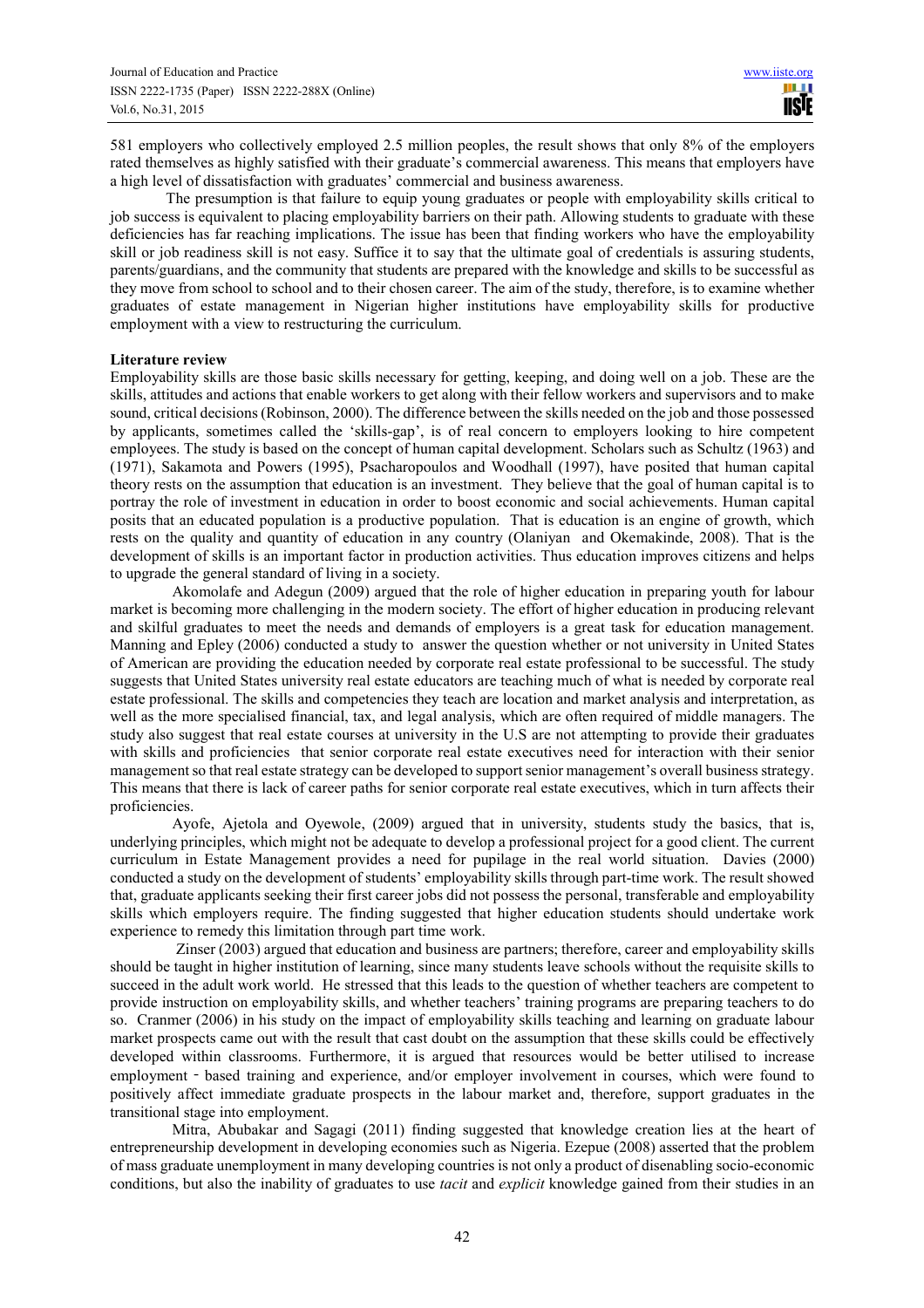entrepreneurial way. That is, graduates cannot use their knowledge to identify opportunity in their field of study and explore it. Hansen and Katharine (undated) examined what employers really want and attest that most job seekers wish they could unlock the secret formula to winning the hearts and minds of employers. Every employer is looking for a specific set of skills from job-seekers that match the skills necessary to perform a particular job. But beyond these job-specific technical skills, certain skills are nearly universally sought by employers. The good news is that most job-seekers possess these skills to some extent. There is also the good news that job-seekers with weaknesses in these areas can improve their skills through training, professional development, or obtaining coaching/mentoring from someone who understands these skills. Fallows and Steven (2000) argued that current challenging economic situation means that it is no longer sufficient for a new graduate to have knowledge of an academic subject. Increasingly it is necessary for students to gain those skills which will enhance their prospects of employment. They stressed that employability skills include the following abilities: the retrieval and handling of information; communication and presentation; planning and problem solving. Others are social development and interaction. The current university curriculum does not embed these within their academic disciplines. In general, graduates are keen to develop their skill further in the real world workplaces.

# **Methodology**

The population of the study are the estate surveyors and valuers' firms in Nigeria. The study adopted a survey method with a sample size of 59 out of 92 estate surveying and valuation firms administered with questionnaire in a population of 784. The sample was determined, using Yamane sampling techniques (1967). Based on the Yamane sampling technique, the sample size of the population of 784 is 92 people on 90 percent degree of precision. The 92 sampled respondents are Principal partners or Heads of practice of estate surveyors and valuers' firms which was selected randomly. The sample frames were based on the directories of The Nigerian Institution of Estate Surveyors and Valuers (2014). The questionnaires were administered on them to elicit information on the employability skills among their employees. The essence of this is for the employers of graduates of Estate Management to assess and rate the capability skills of their employees. The data were analysed, using descriptive statistics such as frequency, percentages, mean and standard deviation. Frequencies and percentages were used to analyse level of employment skill of respondents whereas mean and standard deviation were used to analyse level of employment skill of employees as assessed by the respondents.

# **Results**

The overall result of the study is that there is low level of preparedness of graduates of estate management for productive employment. The inference is that graduates of estate management in Nigerian higher institutions are not employable based on the standards set by practicing firms of estate surveyors and valuers. This means that there is low capability skill among graduates of estate management in Nigeria's higher institution of learning. However, it should be noted that there are things a graduate will never know within classroom environment and which can only be known in the real world of workplace.

The essence of analysing the background of the respondents is to show their level of experience on the subject matter of employability skills and believe that there would be an unbiased result. The background information covers gender and working experiences. The respondent's demographic information shows that 48 (81.4 percent) male and 11 (18.6 percent) females respectively participated in the study. This reveals that most Principal partners or Heads of practice of estate surveyors and valuers firms in Nigeria are males. The reasons for this result is that there could be more male in the profession than female, since females valuers are interested in public practice (Ministry, parasartal etc) than engaging in private practice which they feel is associated with risk and uncertainty.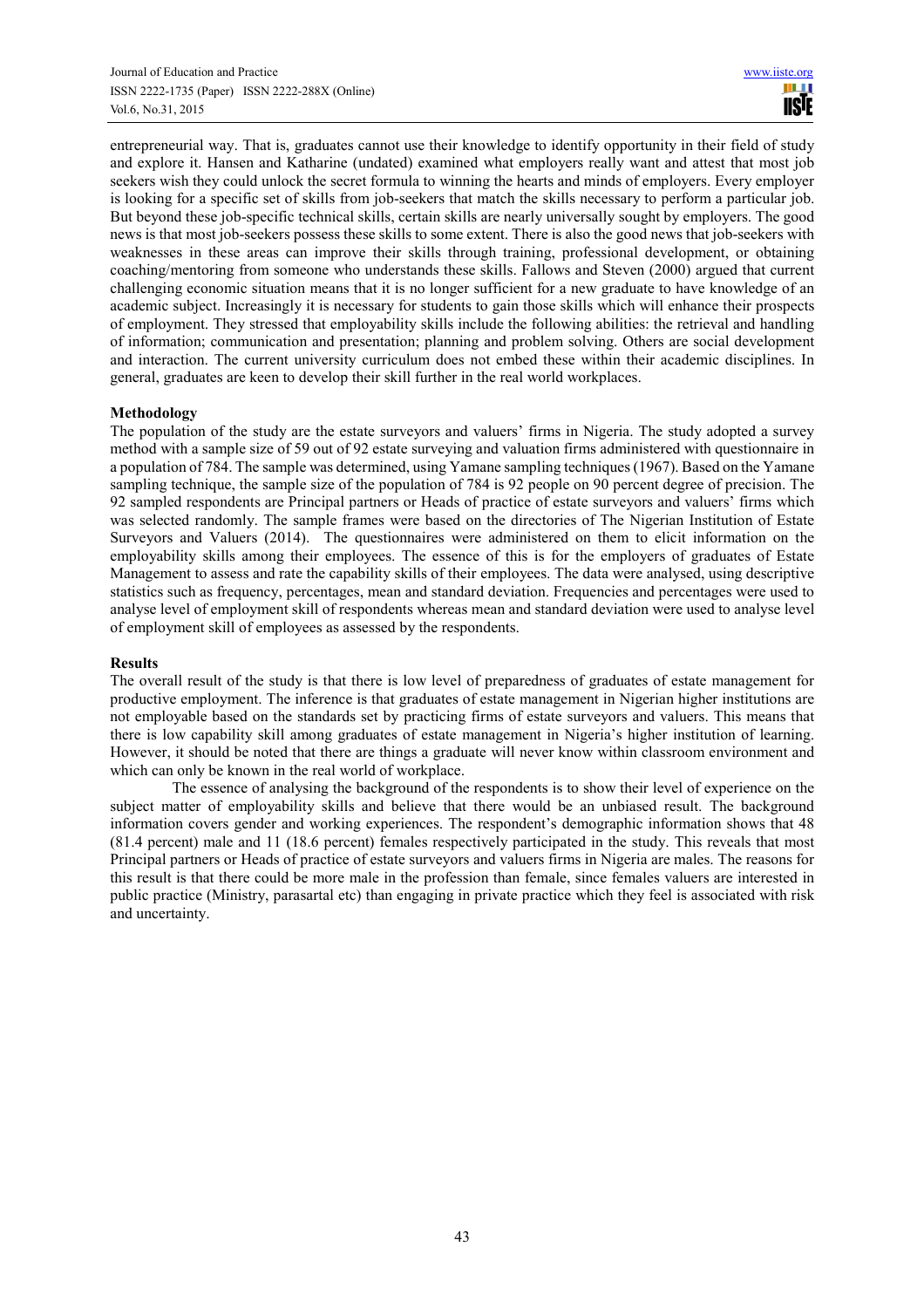|       | Years<br>Working<br>experience | of<br>Frequency | Percent | Valid Percent | <b>Cumulative Percent</b> |
|-------|--------------------------------|-----------------|---------|---------------|---------------------------|
| Valid | $2 - 5$                        |                 | 6.8     | 6.8           | 6.8                       |
|       | $6 - 10$                       | 4               | 6.8     | 6.8           | 13.6                      |
|       | $11 - 15$                      |                 | 13.6    | 13.6          | 27.1                      |
|       | $16 - 20$                      |                 | 11.9    | 11.9          | 39.0                      |
|       | 21 above                       | 36              | 61.0    | 61.0          | 100.0                     |
|       | Total                          | 59              | 100.0   | 100.0         |                           |

# **Table 1: Working experience of Respondents**

Table 1 shows that 36 (61 percent) of respondents that participated in the study had above 21 years of working experience. Only 4 (6.8 percent) respondents had between 2 to 5 years of working experience. This means that most of the respondents are well experienced and the information they provided should be reliable and could be used for generalization.

|       | Previous place of work                                 | Frequency | Percent | Valid Percent | Cumulative<br>Percent |
|-------|--------------------------------------------------------|-----------|---------|---------------|-----------------------|
| Valid | practice with estate surveyors 31<br>and valuers' firm |           | 52.5    | 52.5          | 52.5                  |
|       | working with government                                | 18        | 30.5    | 30.5          | 83.1                  |
|       | running business                                       | 2         | 3.4     | 3.4           | 86.4                  |
|       | pursuing studies                                       | 2         | 3.4     | 3.4           | 89.8                  |
|       | working in private company                             | 6         | 10.2    | 10.2          | 100.0                 |
|       | Total                                                  | 59        | 100.0   | 100.0         |                       |

Table 2 displays the previous workplaces of the respondents before setting up private practice. The table reveals that 31 (52.5 percent) of the respondents had worked with Estate surveyors and valuerrs firms before establishing their own firms. This confirms that the result in table 1 is reliable. The implication is that the sampled population for the study is made up of experienced professionals in the practice of estate surveying and valuation.

This section discusses the employability skills among graduates of estate management. The essence is to elicit the perception of the employers on the aspects of employability skill which young graduates of estate management are supposed to possess before working in their firms. The aspects of employability skill that were analysed are shown in table 3 below and evaluated using mean and standard deviations. Table 3 Mean and standard deviation aspects of employability skill

| Aspects of Employability skill N |    | Minimum | Maximum | Mean   | Std. Deviation |
|----------------------------------|----|---------|---------|--------|----------------|
| Basic skill                      | 55 | 1.00    | 6.00    | 3.0364 | 1.29047        |
| Thinking skill                   | 51 | 1.00    | 4.00    | 2.7843 | 1.00625        |
| Resources skill                  | 49 | 1.00    | 5.00    | 2.8980 | 1.06546        |
| Information skill                | 49 | 1.00    | 4.00    | 2.9388 | .96627         |
| Information technology           | 53 | 1.00    | 5.00    | 3.1132 | 1.08593        |
| personal quality                 | 49 | 1.00    | 5.00    | 3.2245 | 1.04613        |
|                                  |    |         |         |        |                |

Table 3 shows that the over all aspects of employability skill of young estate management graduates is average. It has (mean = 2.99, SD = 1.07). Observation in every aspect of employability skill shows that the employers rated basic, information technology skill and personal quality of their employee as moderate while thinking, resources skill and information skills as below average. To have further insight, the respondents were asked what specific aspects of employability skill do young graduates of estate management working in your firm have. The aspects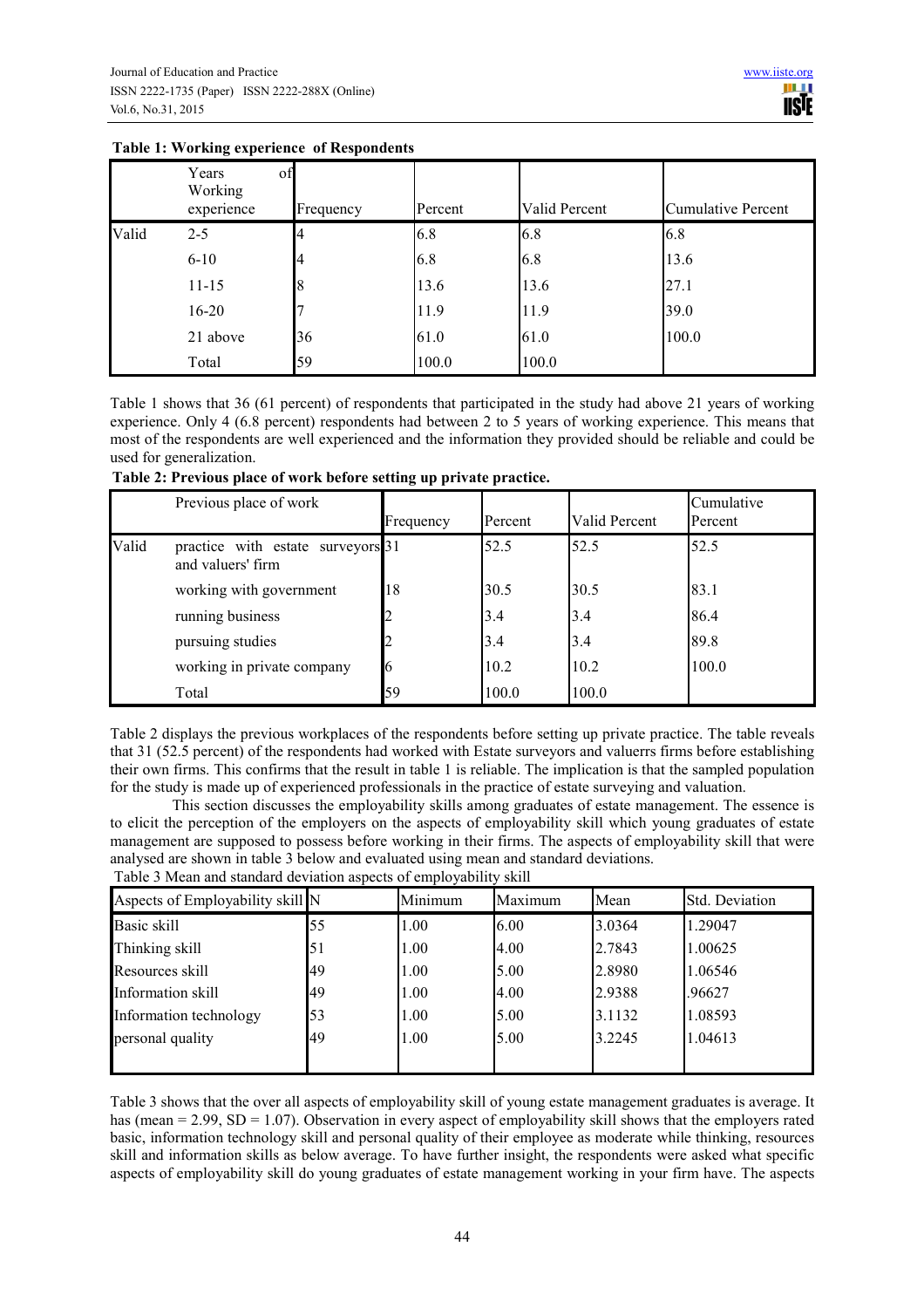of employability skill evaluated are: basic skill, thinking skill, resource skill, information skill, interpersonal skill, and personal quality skill. This is shown in Tables 4 to 9. The skills were evaluated using mean and standard deviations for every option of skill required of an employee.

| <b>Basic Skills</b> |    | Minimum | Maximum | Mean   | Std. Deviation |
|---------------------|----|---------|---------|--------|----------------|
| Reading skill       | 53 | 1.00    | 5.00    | 3.0189 | 1.20081        |
| mathematical skill  | 53 | 1.00    | 5.00    | 2.9245 | 1.23800        |
| Listening skill     | 47 | 1.00    | 5.00    | 3.1489 | 1.17914        |
| Speaking skill      | 39 | 1.00    | 5.00    | 2.9487 | 1.21284        |
|                     |    |         |         |        |                |

Table 4 shows that reading and listening skills are moderate while mathematical skill and speaking skill are lower. Mathematics has the lowest mean level with (Mean =  $2.92$ , SD = 1.23) whereas, listening has the highest mean level with (Mean =3.14, SD 1.17). This means that employees listen more to instruction from their superior than carrying out assignment that relates to application of mathematical skills. Obedience to supervisor is natural in any work ethics. However, mathematical skill is fundamental in estate surveying and valuation profession. Unfortunately the result of this study shows that the employers of graduates of estate management rated mathematical aptitude to work as poor.

| Thinking Skill       |    | Minimum | Maximum | Mean   | <b>Std. Deviation</b> |
|----------------------|----|---------|---------|--------|-----------------------|
| Thinking creatively  | 49 | 1.00    | 5.00    | 2.8776 | 1.05342               |
| Decision making      | 51 | 1.00    | 5.00    | 3.2353 | 1.10613               |
| problem solving      | 51 | 1.00    | 5.00    | 3.0980 | .96447                |
| Mind eye             | 51 | 1.00    | 5.00    | 3.3137 | 1.00976               |
| knowing how to learn | 53 | 1.00    | 5.00    | 3.3774 | 1.11332               |
| Reasoning            | 49 | 1.00    | 5.00    | 2.8571 | 1.04083               |
|                      |    |         |         |        |                       |

Table 5: Mean and standard deviations for thinking skill

Table 5 shows that the highest item for the aspect of thinking skill is knowing how to learn with (Mean =3.37, SD 1.11) and seeing thing in the mind's eye. As a whole, the interpretation of respondent's employability skill of their employees is at a moderate level with (Mean 3.12, SD 1.04). This means that employers of graduates of estate management think they do not have high critical thinking skills. The presumption is that graduates still emphasise the analysis and understanding of claims learnt in class rooms or workplaces rather than developing creative thinking which is needed in workplaces. Workplace stresses on what is rather than what should be. Poon (2013) shows that the most important skills for the development of commercial awareness are ability to define solve problems and critical thinking; and willingness to update professional knowledge and self motivation. Table 6: Mean and standard deviations for resources management skill

| <b>Resources Management Skill</b> |    | Minimum | Maximum | Mean   | <b>Std. Deviation</b> |
|-----------------------------------|----|---------|---------|--------|-----------------------|
| Time management                   | 47 | 1.00    | 5.00    | 2.8511 | 1.04213               |
| financial management              | 47 | 1.00    | 5.00    | 2.8298 | 1.12905               |
| Facility management               | 49 | 1.00    | 5.00    | 2.7551 | 1.09031               |
| Risk management                   | 49 | 1.00    | 5.00    | 2.8776 | 1.05342               |
| Human resources management        | 49 | 1.00    | 5.00    | 2.9592 | .99915                |
| Work place management             | 47 | 1.00    | 5.00    | 3.0426 | .99907                |
|                                   |    |         |         |        |                       |

Table 6 shows that employers thought that their employees have high skill level in terms of skill related to 'work place management' with (Mean =  $3.04$ , SD = 0.99) and have low skill in terms of facility management and financial management. Resources management skills emphasise the use of a company's resources in the most efficient way possible. The study shows that all other options in the resources management at lower level. This means that there is inefficient management of company's resources by employees, which may contribute to high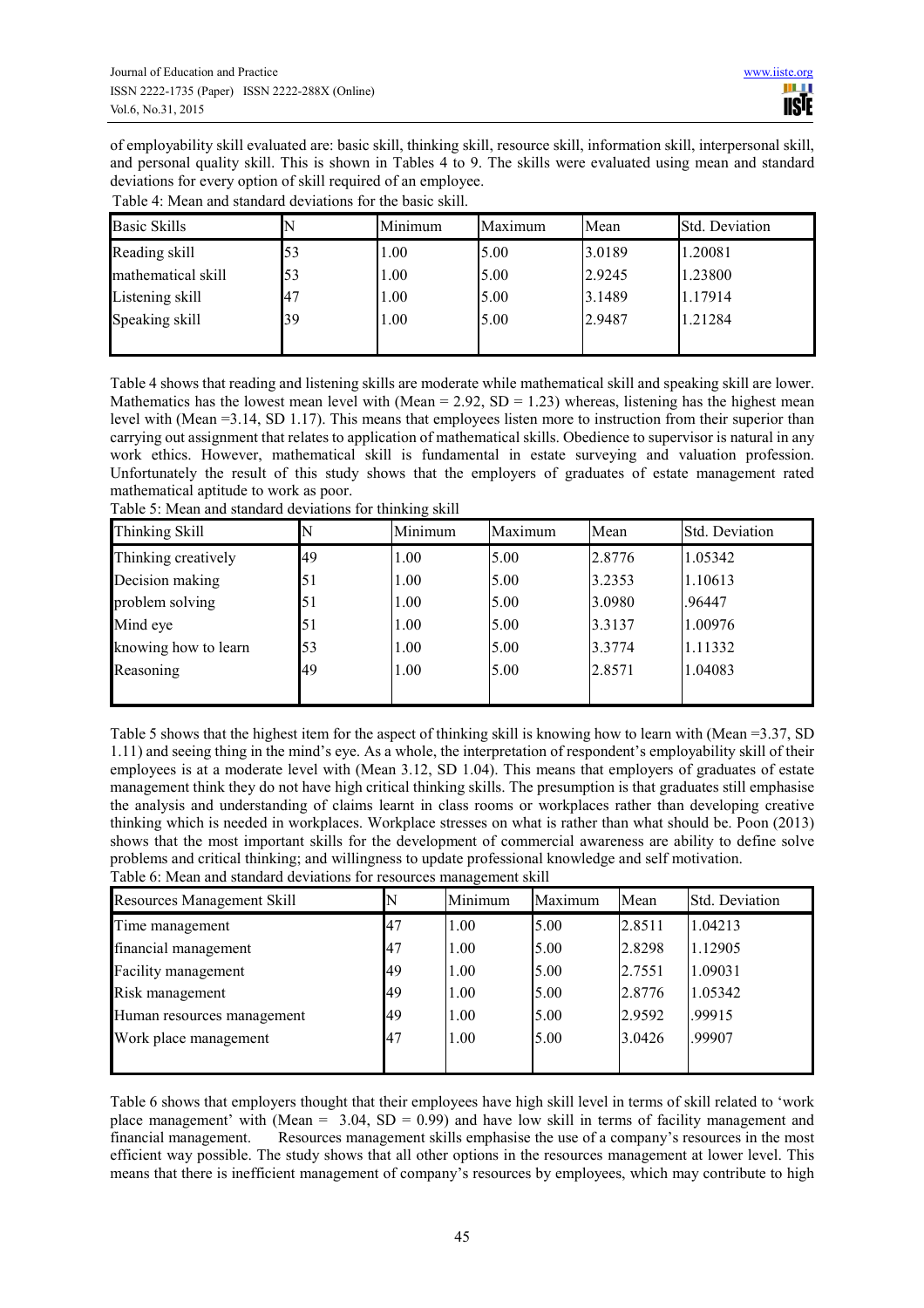| cost of running companies, thereby reducing profit margin of companies. |  |
|-------------------------------------------------------------------------|--|
| Table 7: Mean and standard deviations for information skill             |  |

| TWOTA A THRAIL ANA DAIREACH AN FIANCHOIR TOT INTOITIME DIVITI |    |         |         |        |                       |
|---------------------------------------------------------------|----|---------|---------|--------|-----------------------|
| information skill                                             |    | Minimum | Maximum | Mean   | <b>Std. Deviation</b> |
| Acquire and analyse data                                      |    | 1.00    | 4.00    | 2.9412 | .88118                |
| organise data and maintain information                        | 49 | 1.00    | 5.00    | 2.9592 | .97808                |
| Interprets information and communicate                        | 49 | 1.00    | 5.00    | 2.9592 | 1.05986               |
| Use computer to process data                                  |    | 1.00    | 5.00    | 3.2642 | 1.09458               |
|                                                               |    |         |         |        |                       |

Table 7 reveals a high mean for use of computer to process data and lower mean or organising data and maintain information and interpretation of information (Mean = 2.95, SD = 1.01) and Interprets information and communicate (mean =  $2.9592$ , SD =  $1.05986$ ). This rating by employers is not far from obvious fact that computer appreciation and application are now taught in schools. The lower mean for information skills by employers confirm the study by Miles and Trefzger (2006) which shows that in U.S, faculty teaching real estate courses see that average students writing as of poor quality. They stress that the causes of this poor writing skill are attributed to the video generation tendency that eschew the reading of well-written prose and use of abbreviations in email messages and mutli-media stimuli. Information skills are concerned with the ability of employees to locate information sources and to evaluate, navigate, organise and communicate the information that they find. This will help employees to improve information literacy and contribute to create a new knowledge. The study reveals that employer of graduate of estate management in Nigeria rated their employees in estate surveyors and valuers firms as lack these essential ingredients.

Table 8: Mean and standard deviations for interpersonal skill

| Interpersonal Skill             |    | Minimum | Maximum | Mean   | Std. Deviation |
|---------------------------------|----|---------|---------|--------|----------------|
| participate as member of a team | 51 | 1.00    | 5.00    | 3.1176 | .97256         |
| Teaching others                 |    | 1.00    | 5.00    | 2.6809 | 1.16295        |
| Source clients                  | 47 | 1.00    | 4.00    | 2.6383 | 1.03052        |
| Use leaderships' ability        | 49 | 1.00    | 21.00   | 3.6122 | 3.77390        |
| Negotiates well                 | 49 | 2.00    | 4.00    | 3.1429 | .73598         |
|                                 |    |         |         |        |                |

Table 8 shows that employers rated their employee's leadership ability high with (Mean =3.62, SD = 3.77) followed by participating as member of a team and rated teaching others and source clients low with (Mean =2.68 and 2.63, SD 1.16 and 1.03). The essence of interpersonal skills is to enable employees to interact successfully with colleagues in workplaces. It fosters positive communication at the workplace. It helps to solve relationship problems at work, motivate and influence the team/group working relationship, reduce the costs of rehiring and training and leads to positive corporate climate for achieving business performance. This implies that employers rated graduates interpersonal skills as moderate.

| Personal quality skill         |    | Minimum | Maximum | Mean   | Std. Deviation |
|--------------------------------|----|---------|---------|--------|----------------|
| Responsibility                 | 49 | 2.00    | 5.00    | 3.1837 | .88208         |
| Self confidence                | 49 | 1.00    | 5.00    | 3.2653 | 1.03633        |
| Sociability                    | 46 | 2.00    | 5.00    | 3.3478 | .92418         |
| Self management                | 49 | 2.00    | 5.00    | 3.4490 | .81806         |
| Honesty                        | 51 | 1.00    | 5.00    | 3.2353 | 1.01170        |
| Punctual and efficient at work | 51 | 1.00    | 5.00    | 3.3922 | 1.05978        |
| Trainable and flexible         | 53 | 2.00    | 5.00    | 3.2830 | .81753         |
| Self control and self direct   | 49 | 1.00    | 5.00    | 3.1020 | .91844         |
| Good work attitude             | 27 | 2.00    | 4.00    | 3.2222 | .69798         |
|                                |    |         |         |        |                |

Table 9: Mean and Standard Deviations for Personal Quality Skill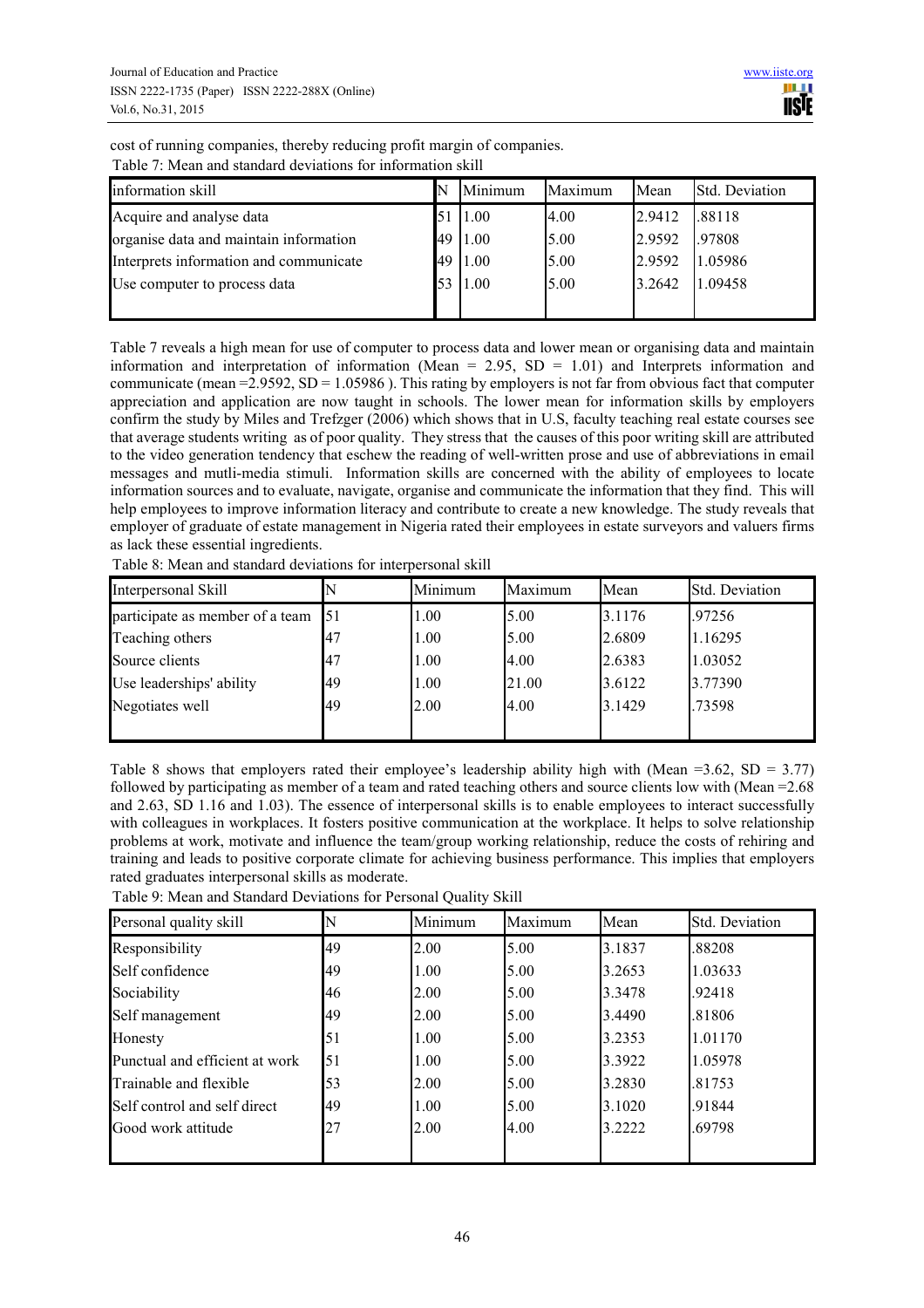Table 9 shows that practitioners were of the opinion that personal quality skills of their employees were at moderate levels going by the (Mean = 3.27, SD= 0.90). Specifically self management has the highest (Mean =  $3.44$  and SD .81), followed by punctuality and efficiency at work with (Mean= 3.3, SD1.05). This shows that employers rated personality's qualities skill of graduates high, but they are not putting them into practice. This further reveals that graduates of estate management have positive attributes to work. What they need is training and retraining within the workplace environment to fan the flame of positive attitude to work.

## **Discussion of results**

The major finding of the study is that employers of graduates of estate management rated employability skills as low. The study suggests that graduate's skills need to be improved upon in order to increase their employability skills through training and retraining. The results confirmed the opinion expressed by Soludo (2008) that 'if a company administers a test on 100 graduates from Nigerian higher institutions, 71 of them will not be suitable for the job'. This implies that estate management graduates do not have the capability skills needed to provide the high level skills needed to tackle the challenges of the new economy trend.

The result of the study also shows that the employers rated employee's basic skills of mathematics as poor, despite mathematics is an important element in routine duties of estate surveying and valuation and employers often apply it in their daily activities. The reasons why mathematical skill is low among estate management graduates is that: the method of teaching in the tertiary institutions is improper. Sometimes there may be one teacher attending to over 300 students in a class. Most students that pass mathematics only memorised to pass. Another reason could be poor motivation as a result of low self-esteem and low expectations. Therefore, if there is high-quality teachers, high motivation and good conceptualization of the subject as it relates to the real world situation student's mathematical skill would improve.

In the case of thinking skills, options like 'thinking creatively' and 'reasoning' options had the lowest score. Reasoning is an important element in decision making and in interpreting information and drawing conclusion. Most of the job description of estate surveyors and valuers involves giving professional opinion of value on all forms of properties, land use analysis, property management, etc which require creative thinking as well as other related considerations affecting properties. Creative thinking relates to finding solutions to complex problems. Estate surveying and valuation is a problem solving profession and this can best be achieved through knowledge gained from reading materials. Harris (2012) argues that creative thinking focuses on exploring ideas, generating possibilities, looking for many right answers rather than just one. This kind of thinking is vital to a successful working life, yet it is ignored by graduates of estate management. The main reason why this skill scored low is that graduates do not look beyond the obvious, creative connection and cannot take decision and stand by it. They only rely on what they were taught or test book skill for getting that real life problem may be different from the simulation that the text book or class room portray. So there is need for educational institutions to teach students both critical and creative thinking as both are very important in workplace environment.

With respect to resources management, 'facility management' and 'financial management' scored low. This means that despite the fact that Estate surveyors and valuers are trained as facility managers; they do not apply the same principle in the management of their own facility. The reason why this result is so in respect of facilities management seems to conform with the rule of thumb that 'physician should not be their own physician applied'. However, in respect of resources and financial management the result confirmed the study by Poon (2013) that real estate graduates in RICS accredited institutions in United Kingdom lack commercial awareness. Specifically, the key components of commercial awareness such as strategy, financial and process are lacking. Generally, estate surveying and valuation is business inclined. Poor financial management is a warning signal that there is something wrong elsewhere. This requires that financial and business studies should be included in the training to expose students to the business and industrial world. This calls for inculcating on employees that time and materials of a company are not there to use and waste without permission. In management theory it is often said that 'get it right the first time' is cost effective.

In the aspect of information skills, three out of the four options have low score; it is only the use of computer to process information that has a moderate score. Ability to organise and maintain information is widely used. A skilful worker should be able to keep and protect information. Information is a vital resource of any organisation and it should be treated as such by estate surveyors and valuers.

A look at interpersonal skill shows that teaching others and sourcing clients have low score. The reason is simple; one cannot teach what he/she does not know. Ability to teach others and source client for the company is very important to the success of any organisation. This is because knowledge needs to be transferred from one person to another and it should not end up with the individual alone. Clients are life wire of any organisation, especially in estate surveying profession. Clients provide the needed resources for the growth of the company and no organisation would like to loss his client. A company that does not have a client is out of business and as such a worker that cannot attract client to the company; has no business being in the company.

In the case of personal quality, 'responsibility' and 'self control' have the lowest scores. Responsibility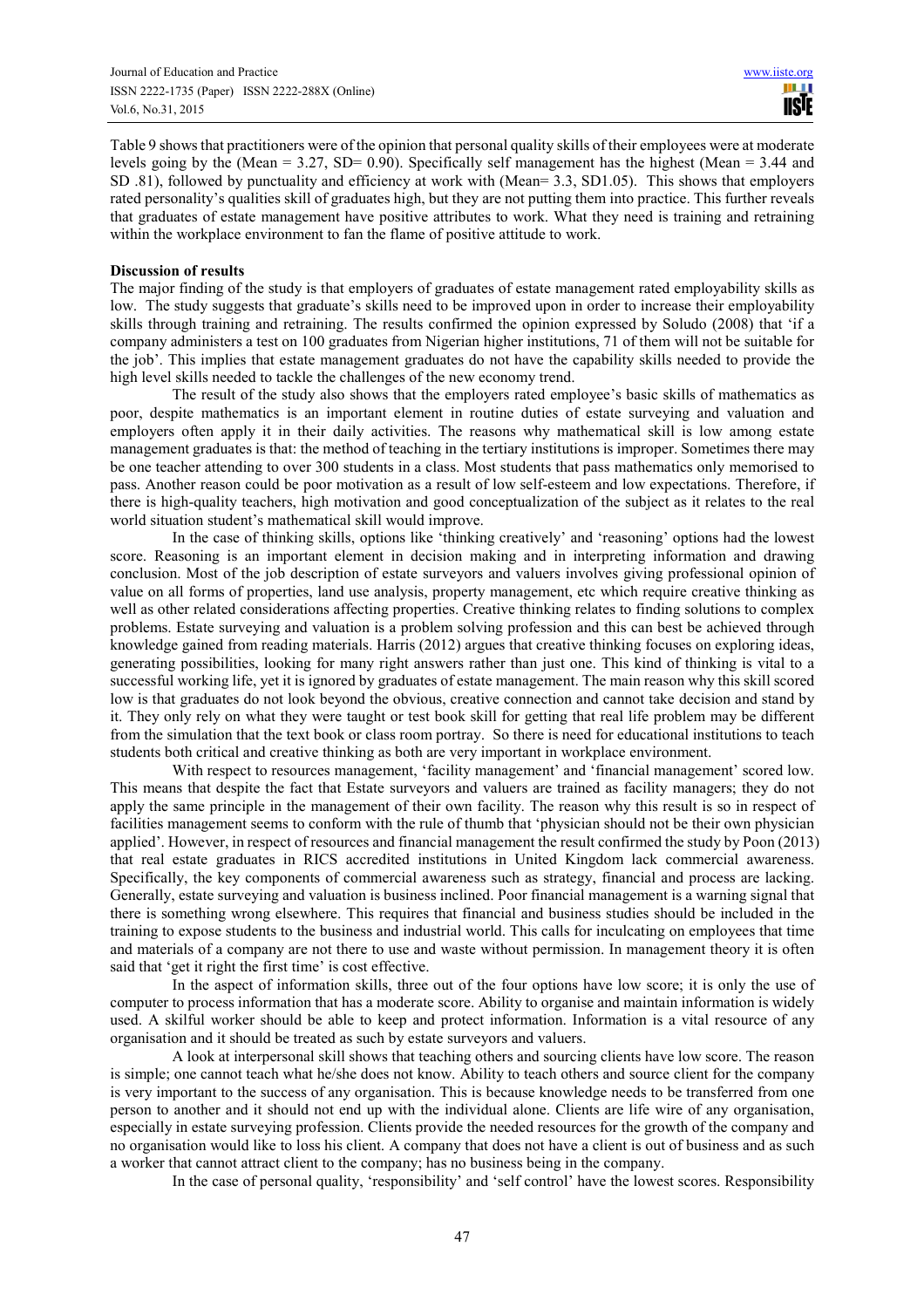is important in any company, Exforsys Inc (2010) opined that in the wake of problem there are people who step up and offer their time, effort, and ability to resolve issue at hand. The implication of this result is that graduates of estate management working in private firm give a lot of excuses why things are not done the way they should be done. This is a clear indication that they are afraid to take responsibility and risk for success or failure. That is, they lack accountability for their behaviour or action which is a sign of immaturity. Responsibility and risk taking are part of the business world.

## **Conclusion**

The study concludes that employers of graduates of estate management rated employability skills among its employees as low. They show that their employees lack responsibility and self control, they have low interpersonal skill, lack creative thinking skills and poor resources and financial management. This implies that all stakeholders like parents, lecturers and practitioners will have to work together to impart employability skills on the graduates regardless of where they will work. This is because skills learned through daily activities either in class, home, industries, and other social activities is geared towards realization of one's ambition. This will also affect one's behaviour and positive mental attitude.

Although some of the aspects of employability skills mentioned in the study are not thought in schools, there is the need to review curriculum to include the industrial need in order to ensure students' readiness for job after graduation. Poon (2013) suggests that real estate directors should add commercial awareness as a course learning outcome and essential to enhance the practical elements of the commercial awareness. That is lecturers should teach e employability skills during teaching and learning session so that upon graduation, students will understand ways of applying the skills in the world of work. The study suggests that employability skills should be taught as one of the topics in the professional practice course or entrepreneurship studies in order to equip graduates of estate management to meet the challenges of the new economy trend. The principal limitation of this study is that the sample size is quite small; in which may limit to some extent the generalization to be made from this study. For a proper generalization it is suggested that further study should be done by the professional body on a large scale.

#### **References**

- Akomolafe, C. O and Adegun, O. A .(2009). Strategies of managing higher education for youth labour market in nigeria, *International Non Governmental Organisation Journal* 4: 10, 456-460, http:// www.academicjournals.org/ingoj *3/01/ 2011.*
- Ayofe, A. N; Ajetola, A R, and Oyewole, A. S .(2009). Assessment of existing gap between industrial training skill requirements and computer science curriculum in tertiary institutions. *The Pacific Journal of Science and Technology,* 10: 2, 326-336. http://www.akamaiuniversity.us/PJST. *3/01/ 2011.*
- Cranmer, S .(2006). Enhancing Graduate Employability: Best Intentions And Mixed Outcomes Studies in Higher Education 31:2, 169-184.
- Davies, L, (2000). "Why Kick the "L" out of "L Earning"? The Development of Students' Employability Skills Through Part-Time Working", Education + Training, 42:8, 436 - 445

Education For All Global Monitoring Report (2002). Education For All; Is The World On Track. Paris UNESCO.

- Exforsys Inc (2010). Personal quality: Responsibility http://www.exforsys.com/career-center/core-skills/personalqualities-responsibility.html, 31/5/2012.
- Ezepue, O. P .(2008). Foundational issues in trans-inter- and multi-disciplinary education and praxis in African higher educational institutions: implications for graduate entrepreneurship and employability Proceedings of the First Chike Okoli …, 2008 www.afrihero.org.uk, 3/01/ 2011.
- Fallow, S. S, and Steven, C (2000). "Building employability skills into the higher education curriculum: a university-wide initiative", Education + Training,  $42: 2,75-83$ .
- Hansen, R S. and Hansen, K *(n.d)* What Do Employers *Really* Want? Top Skills and Values Employers Seek from Job-Seekers.
- Harris, R (2012). Introduction to Creative Thinking, http://www.virtualsalt.com/crebook1.htm 4/06/2012
- Kayode A F; Adeniji, I A and Adu, E O (2008). Graduate unemployment in Nigeria: A blind spot in the nation's educational system, *The African Symposium* 8:2,77-96
- Kazilan, F; Hanzah, R and Bakar, A R .(2009). Employability skill among the students of technical and vocational centre in Malaysia, *European Journal of social Science* 9:1, 147-160.
- Manning, C and Epley, D .(2006). Do real estate faculty teach the skills and competencies needed by corporate real estate executives? *Journal of Real Estate Practice and Education*, 9: 1, 37-59.
- Directory of The Nigerian Institution of Estate Surveyor and Valuer, Sixth editions
- Miles, L and Trefzger, W. (2006). A practical guide to better writing for real estate classes, *Journal of Real Estate Practice and Education*, 9: 1, 61-80.
- Mitra, J, Abubakar, Y.A., Sagagi, M., (2011). "Knowledge creation and human capital for development: the role